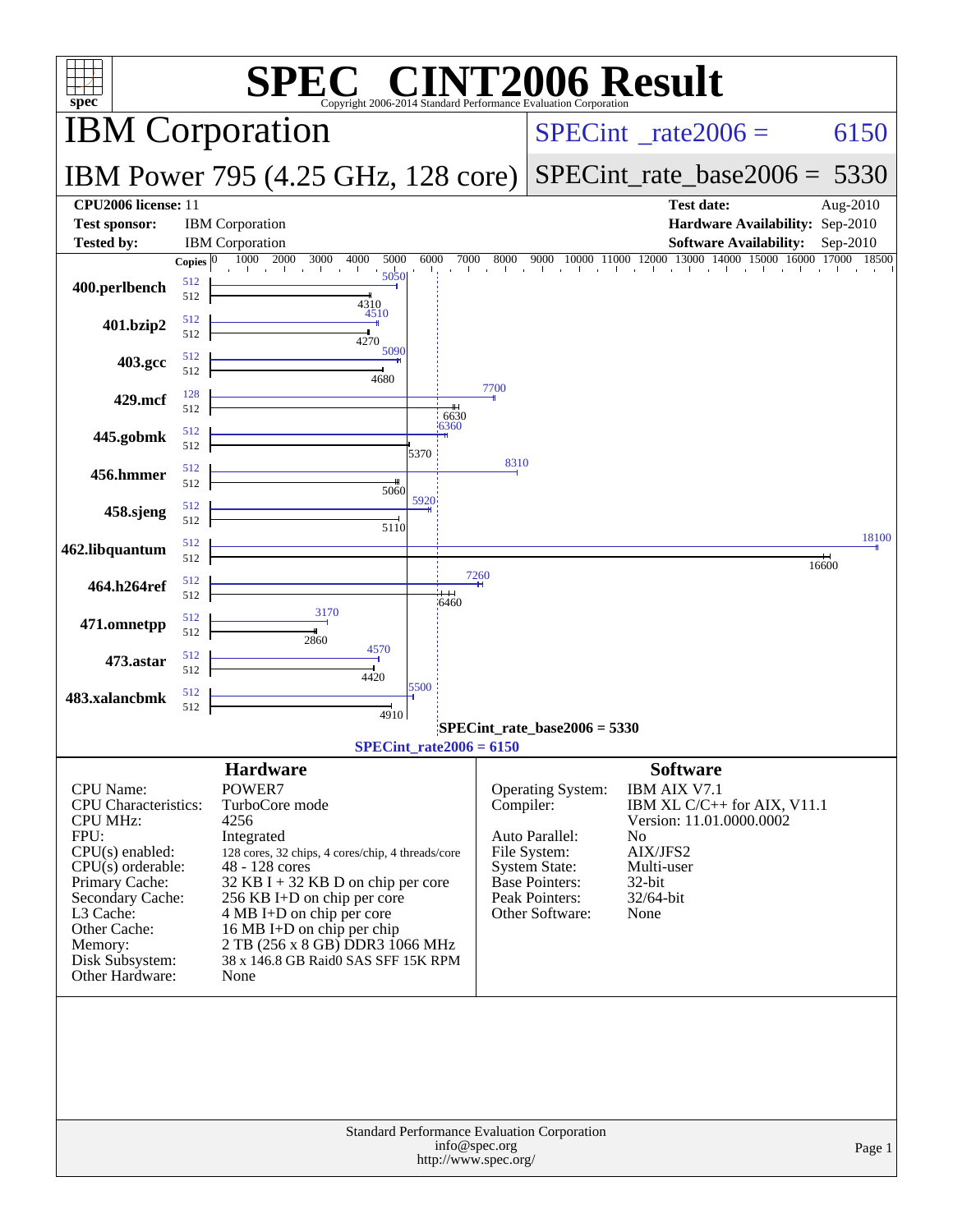

IBM Corporation

### SPECint rate $2006 = 6150$

#### IBM Power 795 (4.25 GHz, 128 core) [SPECint\\_rate\\_base2006 =](http://www.spec.org/auto/cpu2006/Docs/result-fields.html#SPECintratebase2006) 5330

**[CPU2006 license:](http://www.spec.org/auto/cpu2006/Docs/result-fields.html#CPU2006license)** 11 **[Test date:](http://www.spec.org/auto/cpu2006/Docs/result-fields.html#Testdate)** Aug-2010 **[Test sponsor:](http://www.spec.org/auto/cpu2006/Docs/result-fields.html#Testsponsor)** IBM Corporation **[Hardware Availability:](http://www.spec.org/auto/cpu2006/Docs/result-fields.html#HardwareAvailability)** Sep-2010 **[Tested by:](http://www.spec.org/auto/cpu2006/Docs/result-fields.html#Testedby)** IBM Corporation **[Software Availability:](http://www.spec.org/auto/cpu2006/Docs/result-fields.html#SoftwareAvailability)** Sep-2010

#### **[Results Table](http://www.spec.org/auto/cpu2006/Docs/result-fields.html#ResultsTable)**

|                                                                                                          | <b>Base</b>   |                |       |                |       |                | <b>Peak</b> |               |                |              |                |              |                |              |
|----------------------------------------------------------------------------------------------------------|---------------|----------------|-------|----------------|-------|----------------|-------------|---------------|----------------|--------------|----------------|--------------|----------------|--------------|
| <b>Benchmark</b>                                                                                         | <b>Copies</b> | <b>Seconds</b> | Ratio | <b>Seconds</b> | Ratio | <b>Seconds</b> | Ratio       | <b>Copies</b> | <b>Seconds</b> | <b>Ratio</b> | <b>Seconds</b> | <b>Ratio</b> | <b>Seconds</b> | <b>Ratio</b> |
| 400.perlbench                                                                                            | 512           | 1160           | 4310  | 1162           | 4310  | 1148           | 4360        | 512           | 990            | 5050         | 991            | 5050         | 988            | 5060         |
| 401.bzip2                                                                                                | 512           | 1156           | 4270  | 1149           | 4300  | 1158           | 4270        | 512           | 1088           | 4540         | 1094           | 4510         | 1094           | 4510         |
| $403.\mathrm{gcc}$                                                                                       | 512           | 885            | 4660  | 881            | 4680  | 879            | 4690        | 512           | 813            | 5070         | 809            | 5090         | 800            | 5150         |
| $429$ .mcf                                                                                               | 512           | 709            | 6580  | 704            | 6630  | 695            | 6720        | 128           | 152            | 7670         | 151            | 7710         | 152            | 7700         |
| $445$ .gobmk                                                                                             | 512           | 1001           | 5370  | 995            | 5400  | 1010           | 5320        | 512           | 845            | 6350         | 838            | 6410         | 844            | 6360         |
| 456.hmmer                                                                                                | 512           | 944            | 5060  | 953            | 5020  | 937            | 5100        | 512           | 575            | 8310         | 575            | 8310         | 574            | 8320         |
| $458$ .sjeng                                                                                             | 512           | 1212           | 5110  | 1214           | 5100  | 1213           | 5110        | 512           | 1038           | 5970         | 1050           | 5900         | 1047           | 5920         |
| 462.libquantum                                                                                           | 512           | 632            | 16800 | 638            | 16600 | 639            | 16600       | 512           | 587            | 18100        | 586            | 18100        | 588            | 18100        |
| 464.h264ref                                                                                              | 512           | 1806           | 6280  | 1755           | 6460  | 1711           | 6620        | 512           | 1561           | 7260         | 1538           | 7370         | 1562           | 7250         |
| 471.omnetpp                                                                                              | 512           | 1116           | 2870  | 1118           | 2860  | 1135           | 2820        | 512           | 1010           | 3170         | 1011           | 3160         | <b>1010</b>    | 3170         |
| $473$ . astar                                                                                            | 512           | 813            | 4420  | 815            | 4410  | 810            | 4440        | 512           | 787            | 4570         | 791            | 4540         | 785            | 4580         |
| 483.xalancbmk                                                                                            | 512           | 719            | 4910  | 719            | 4910  | 722            | 4900        | 512           | 643            | 5500         | 645            | 5480         | 641            | 5510         |
| Results appear in the order in which they were run. Bold underlined text indicates a median measurement. |               |                |       |                |       |                |             |               |                |              |                |              |                |              |

#### **[Peak Tuning Notes](http://www.spec.org/auto/cpu2006/Docs/result-fields.html#PeakTuningNotes)**

 fdpr binary optimization tool used for 401.bzip2 with options -O4 -sdp 9 -rtb -vrox -nodp -m power7 fdpr binary optimization tool used for 403.gcc with options -O3 -m power7 fdpr binary optimization tool used for 429.mcf with options -O3 -m power7 fdpr binary optimization tool used for 445.gobmk with options -O3 -m power7 fdpr binary optimization tool used for 456.hmmer with options -03 -lu -1 -nodp -sdp 9 -m power7 fdpr binary optimization tool used for 458.sjeng with options -O3 -m power7 fdpr binary optimization tool used for 462.libquantum with options -O4 -nodp -m power7 fdpr binary optimization tool used for 471.omnetpp with options -O4 -nodp -m power7 -vrox fdpr binary optimization tool used for 473.astar with options -04 -sdp 9 -vrox -dp -m power7

#### **[Submit Notes](http://www.spec.org/auto/cpu2006/Docs/result-fields.html#SubmitNotes)**

 The config file option 'submit' was used to assign benchmark copy to specific kernel thread using the "bindprocessor" command (see flags file for details).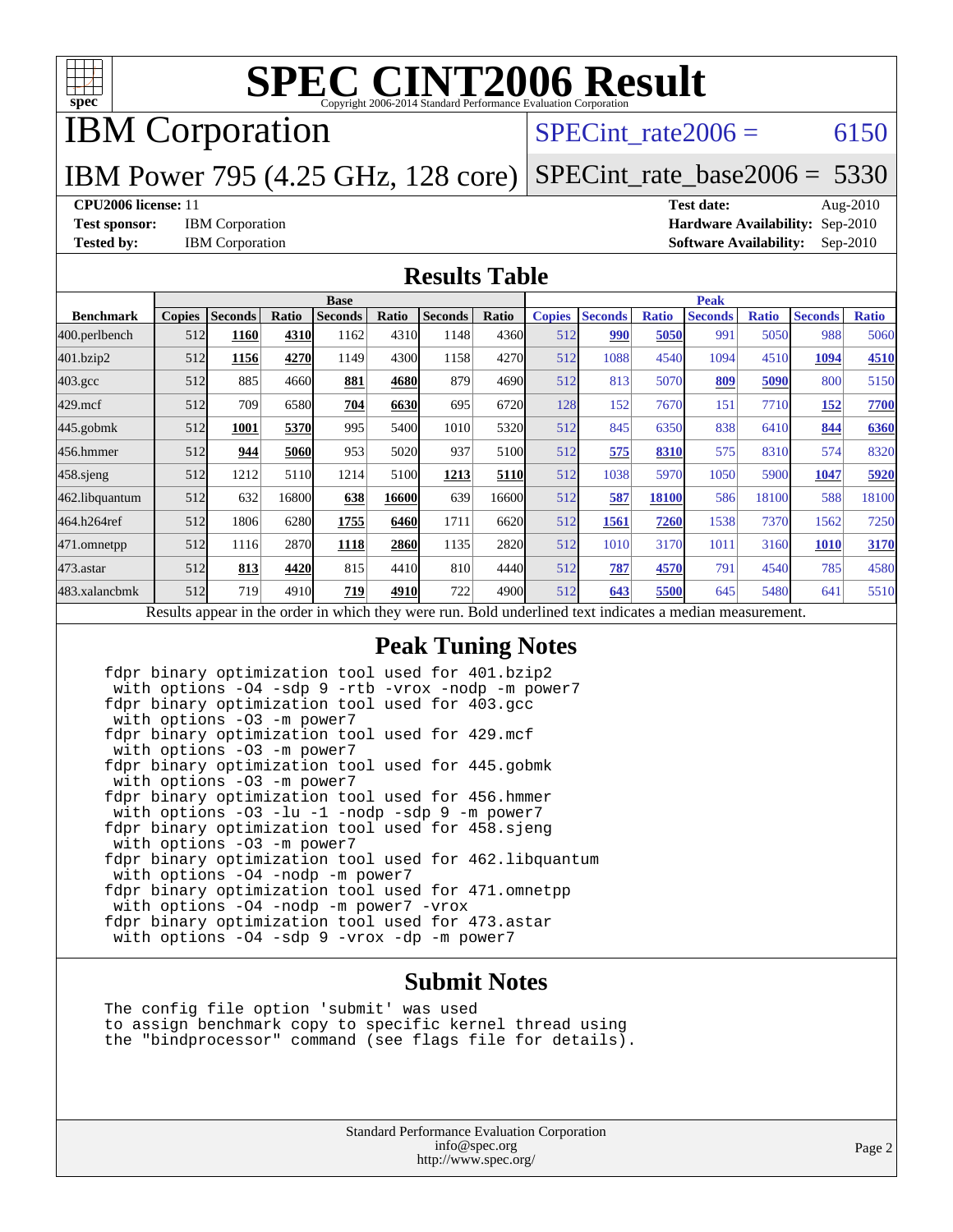

IBM Corporation

SPECint rate $2006 = 6150$ 

IBM Power 795 (4.25 GHz, 128 core) [SPECint\\_rate\\_base2006 =](http://www.spec.org/auto/cpu2006/Docs/result-fields.html#SPECintratebase2006) 5330

**[Test sponsor:](http://www.spec.org/auto/cpu2006/Docs/result-fields.html#Testsponsor)** IBM Corporation **[Hardware Availability:](http://www.spec.org/auto/cpu2006/Docs/result-fields.html#HardwareAvailability)** Sep-2010

**[CPU2006 license:](http://www.spec.org/auto/cpu2006/Docs/result-fields.html#CPU2006license)** 11 **[Test date:](http://www.spec.org/auto/cpu2006/Docs/result-fields.html#Testdate)** Aug-2010 [Tested by:](http://www.spec.org/auto/cpu2006/Docs/result-fields.html#Testedby) IBM Corporation **[Software Availability:](http://www.spec.org/auto/cpu2006/Docs/result-fields.html#SoftwareAvailability)** Sep-2010

#### **[Operating System Notes](http://www.spec.org/auto/cpu2006/Docs/result-fields.html#OperatingSystemNotes)**

 all ulimits set to unlimited. 84600 16M large pages defined with vmo command

#### **[General Notes](http://www.spec.org/auto/cpu2006/Docs/result-fields.html#GeneralNotes)**

Environment variables set by runspec before the start of the run: MALLOCOPTIONS = "pool" MEMORY\_AFFINITY = "MCM" XLFRTEOPTS = "intrinthds=1"

### **[Base Compiler Invocation](http://www.spec.org/auto/cpu2006/Docs/result-fields.html#BaseCompilerInvocation)**

[C benchmarks](http://www.spec.org/auto/cpu2006/Docs/result-fields.html#Cbenchmarks):

[/usr/vac/bin/xlc](http://www.spec.org/cpu2006/results/res2010q3/cpu2006-20100831-13154.flags.html#user_CCbase_xlc_65f0db84ba48bcd0ca5f8f08bd8e83b9) [-qlanglvl=extc99](http://www.spec.org/cpu2006/results/res2010q3/cpu2006-20100831-13154.flags.html#user_CCbase_F-qlanglvl:extc99)

[C++ benchmarks:](http://www.spec.org/auto/cpu2006/Docs/result-fields.html#CXXbenchmarks) [/usr/vacpp/bin/xlC](http://www.spec.org/cpu2006/results/res2010q3/cpu2006-20100831-13154.flags.html#user_CXXbase_xlC_71b0a4ef5ef679d5dfc4910648efff67)

### **[Base Portability Flags](http://www.spec.org/auto/cpu2006/Docs/result-fields.html#BasePortabilityFlags)**

 400.perlbench: [-DSPEC\\_CPU\\_AIX](http://www.spec.org/cpu2006/results/res2010q3/cpu2006-20100831-13154.flags.html#b400.perlbench_baseCPORTABILITY_DSPEC_CPU_AIX) 462.libquantum: [-DSPEC\\_CPU\\_AIX](http://www.spec.org/cpu2006/results/res2010q3/cpu2006-20100831-13154.flags.html#b462.libquantum_baseCPORTABILITY_DSPEC_CPU_AIX) 464.h264ref: [-DSPEC\\_CPU\\_AIX](http://www.spec.org/cpu2006/results/res2010q3/cpu2006-20100831-13154.flags.html#b464.h264ref_baseCPORTABILITY_DSPEC_CPU_AIX) [-qchars=signed](http://www.spec.org/cpu2006/results/res2010q3/cpu2006-20100831-13154.flags.html#user_baseCPORTABILITY464_h264ref_F-qchars:signed) 483.xalancbmk: [-DSPEC\\_CPU\\_AIX](http://www.spec.org/cpu2006/results/res2010q3/cpu2006-20100831-13154.flags.html#b483.xalancbmk_baseCXXPORTABILITY_DSPEC_CPU_AIX)

## **[Base Optimization Flags](http://www.spec.org/auto/cpu2006/Docs/result-fields.html#BaseOptimizationFlags)**

[C benchmarks](http://www.spec.org/auto/cpu2006/Docs/result-fields.html#Cbenchmarks):

[-qipa=threads](http://www.spec.org/cpu2006/results/res2010q3/cpu2006-20100831-13154.flags.html#user_CCbase_F-qipa:threads_603896b7ba2615a272e7bb50a99fbe27) [-bmaxdata:0x50000000](http://www.spec.org/cpu2006/results/res2010q3/cpu2006-20100831-13154.flags.html#user_CCbase_F-bmaxdata_e939c1e3ce194adb74b865c7e0f9aa8a) [-O5](http://www.spec.org/cpu2006/results/res2010q3/cpu2006-20100831-13154.flags.html#user_CCbase_F-O5_c247b43c34dbf7164d22e1dc7d84032c) [-qlargepage](http://www.spec.org/cpu2006/results/res2010q3/cpu2006-20100831-13154.flags.html#user_CCbase_F-qlargepage) [-qsimd](http://www.spec.org/cpu2006/results/res2010q3/cpu2006-20100831-13154.flags.html#user_CCbase_F-qsimd_a8e99c5325f711308b07d2b72634c9bd) [-qvecnvol](http://www.spec.org/cpu2006/results/res2010q3/cpu2006-20100831-13154.flags.html#user_CCbase_F-qvecnvol) [-D\\_ILS\\_MACROS](http://www.spec.org/cpu2006/results/res2010q3/cpu2006-20100831-13154.flags.html#user_CCbase_F-D_ILS_MACROS) [-qalias=noansi](http://www.spec.org/cpu2006/results/res2010q3/cpu2006-20100831-13154.flags.html#user_CCbase_F-qalias_d4651b1508cf3a15da259e82b527180c) [-qalloca](http://www.spec.org/cpu2006/results/res2010q3/cpu2006-20100831-13154.flags.html#user_CCbase_F-qalloca) [-blpdata](http://www.spec.org/cpu2006/results/res2010q3/cpu2006-20100831-13154.flags.html#user_CCbase_F-blpdata)

[C++ benchmarks:](http://www.spec.org/auto/cpu2006/Docs/result-fields.html#CXXbenchmarks)

[-qipa=threads](http://www.spec.org/cpu2006/results/res2010q3/cpu2006-20100831-13154.flags.html#user_CXXbase_F-qipa:threads_603896b7ba2615a272e7bb50a99fbe27) [-bmaxdata:0x20000000](http://www.spec.org/cpu2006/results/res2010q3/cpu2006-20100831-13154.flags.html#user_CXXbase_F-bmaxdata_d044a9072ff4d8b4577a1555c18c0756) [-O5](http://www.spec.org/cpu2006/results/res2010q3/cpu2006-20100831-13154.flags.html#user_CXXbase_F-O5_c247b43c34dbf7164d22e1dc7d84032c) [-qlargepage](http://www.spec.org/cpu2006/results/res2010q3/cpu2006-20100831-13154.flags.html#user_CXXbase_F-qlargepage) [-D\\_ILS\\_MACROS](http://www.spec.org/cpu2006/results/res2010q3/cpu2006-20100831-13154.flags.html#user_CXXbase_F-D_ILS_MACROS) [-qrtti=all](http://www.spec.org/cpu2006/results/res2010q3/cpu2006-20100831-13154.flags.html#user_CXXbase_F-qrtti:all) [-D\\_\\_IBM\\_FAST\\_SET\\_MAP\\_ITERATOR](http://www.spec.org/cpu2006/results/res2010q3/cpu2006-20100831-13154.flags.html#user_CXXbase_F-D__IBM_FAST_SET_MAP_ITERATOR) [-blpdata](http://www.spec.org/cpu2006/results/res2010q3/cpu2006-20100831-13154.flags.html#user_CXXbase_F-blpdata)

### **[Base Other Flags](http://www.spec.org/auto/cpu2006/Docs/result-fields.html#BaseOtherFlags)**

[C benchmarks](http://www.spec.org/auto/cpu2006/Docs/result-fields.html#Cbenchmarks):

[-qipa=noobject](http://www.spec.org/cpu2006/results/res2010q3/cpu2006-20100831-13154.flags.html#user_CCbase_F-qipa:noobject_31d1c31721dc68bbebcc4af4e4e5db81) [-qsuppress=1500-036](http://www.spec.org/cpu2006/results/res2010q3/cpu2006-20100831-13154.flags.html#user_CCbase_F-qsuppress:_a26be8fef57dc56862d3797b725f60c7)

[C++ benchmarks:](http://www.spec.org/auto/cpu2006/Docs/result-fields.html#CXXbenchmarks)

[-qipa=noobject](http://www.spec.org/cpu2006/results/res2010q3/cpu2006-20100831-13154.flags.html#user_CXXbase_F-qipa:noobject_31d1c31721dc68bbebcc4af4e4e5db81) [-qsuppress=1500-036](http://www.spec.org/cpu2006/results/res2010q3/cpu2006-20100831-13154.flags.html#user_CXXbase_F-qsuppress:_a26be8fef57dc56862d3797b725f60c7)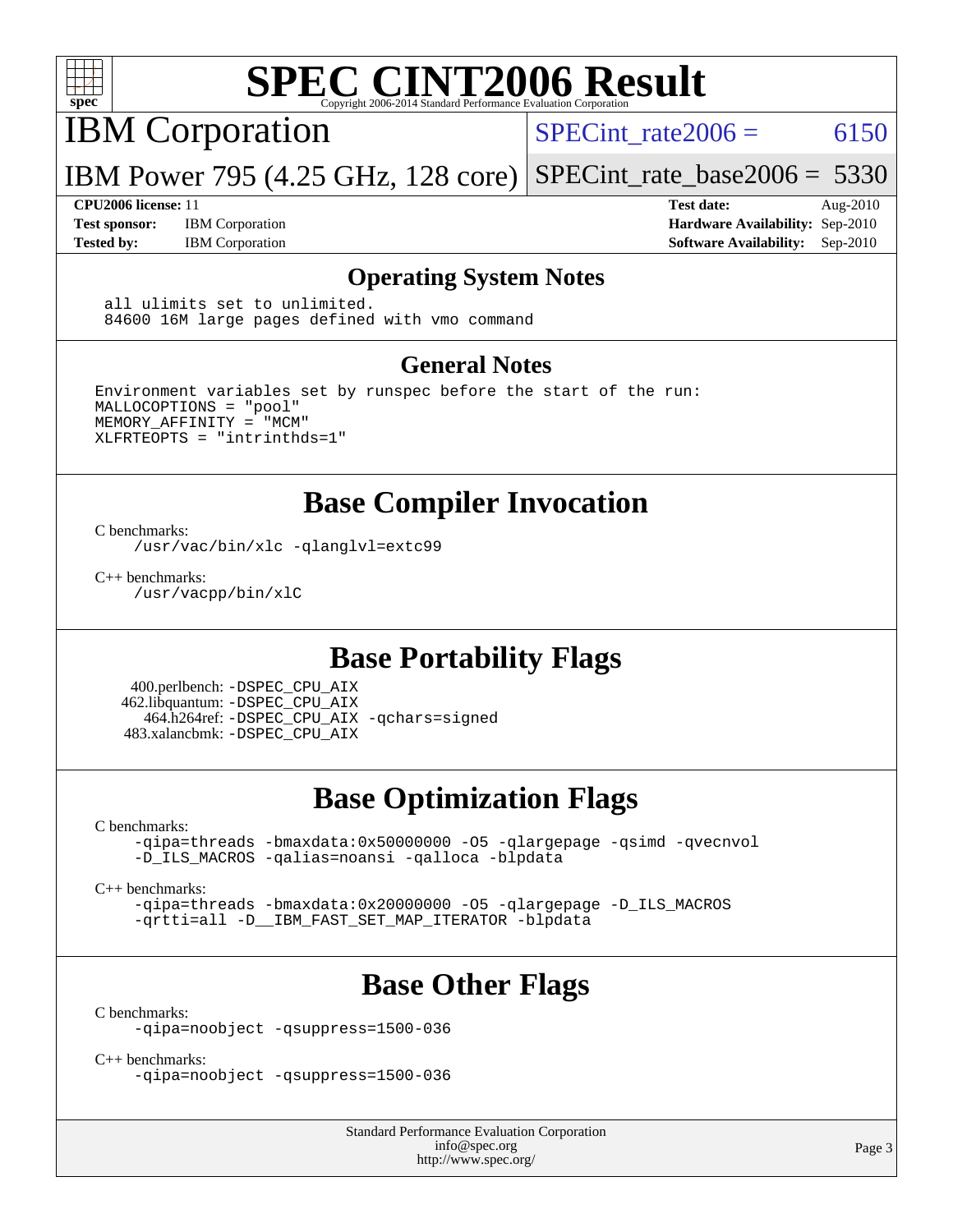

IBM Corporation

SPECint rate $2006 = 6150$ 

IBM Power 795 (4.25 GHz, 128 core) [SPECint\\_rate\\_base2006 =](http://www.spec.org/auto/cpu2006/Docs/result-fields.html#SPECintratebase2006) 5330

**[Test sponsor:](http://www.spec.org/auto/cpu2006/Docs/result-fields.html#Testsponsor)** IBM Corporation **[Hardware Availability:](http://www.spec.org/auto/cpu2006/Docs/result-fields.html#HardwareAvailability)** Sep-2010

**[CPU2006 license:](http://www.spec.org/auto/cpu2006/Docs/result-fields.html#CPU2006license)** 11 **[Test date:](http://www.spec.org/auto/cpu2006/Docs/result-fields.html#Testdate)** Aug-2010 **[Tested by:](http://www.spec.org/auto/cpu2006/Docs/result-fields.html#Testedby)** IBM Corporation **[Software Availability:](http://www.spec.org/auto/cpu2006/Docs/result-fields.html#SoftwareAvailability)** Sep-2010

## **[Peak Compiler Invocation](http://www.spec.org/auto/cpu2006/Docs/result-fields.html#PeakCompilerInvocation)**

[C benchmarks](http://www.spec.org/auto/cpu2006/Docs/result-fields.html#Cbenchmarks):

[/usr/vac/bin/xlc](http://www.spec.org/cpu2006/results/res2010q3/cpu2006-20100831-13154.flags.html#user_CCpeak_xlc_65f0db84ba48bcd0ca5f8f08bd8e83b9) [-qlanglvl=extc99](http://www.spec.org/cpu2006/results/res2010q3/cpu2006-20100831-13154.flags.html#user_CCpeak_F-qlanglvl:extc99)

[C++ benchmarks:](http://www.spec.org/auto/cpu2006/Docs/result-fields.html#CXXbenchmarks) [/usr/vacpp/bin/xlC](http://www.spec.org/cpu2006/results/res2010q3/cpu2006-20100831-13154.flags.html#user_CXXpeak_xlC_71b0a4ef5ef679d5dfc4910648efff67)

### **[Peak Portability Flags](http://www.spec.org/auto/cpu2006/Docs/result-fields.html#PeakPortabilityFlags)**

 400.perlbench: [-DSPEC\\_CPU\\_AIX](http://www.spec.org/cpu2006/results/res2010q3/cpu2006-20100831-13154.flags.html#b400.perlbench_peakCPORTABILITY_DSPEC_CPU_AIX) 462.libquantum: [-DSPEC\\_CPU\\_AIX](http://www.spec.org/cpu2006/results/res2010q3/cpu2006-20100831-13154.flags.html#b462.libquantum_peakCPORTABILITY_DSPEC_CPU_AIX) 464.h264ref: [-DSPEC\\_CPU\\_AIX](http://www.spec.org/cpu2006/results/res2010q3/cpu2006-20100831-13154.flags.html#b464.h264ref_peakCPORTABILITY_DSPEC_CPU_AIX) [-qchars=signed](http://www.spec.org/cpu2006/results/res2010q3/cpu2006-20100831-13154.flags.html#user_peakCPORTABILITY464_h264ref_F-qchars:signed) 483.xalancbmk: [-DSPEC\\_CPU\\_AIX](http://www.spec.org/cpu2006/results/res2010q3/cpu2006-20100831-13154.flags.html#b483.xalancbmk_peakCXXPORTABILITY_DSPEC_CPU_AIX)

## **[Peak Optimization Flags](http://www.spec.org/auto/cpu2006/Docs/result-fields.html#PeakOptimizationFlags)**

[C benchmarks](http://www.spec.org/auto/cpu2006/Docs/result-fields.html#Cbenchmarks):

400.perlbench:  $-qipa=threads -bmaxdata:0x50000000 -qpdf1(pass 1)$  $-qipa=threads -bmaxdata:0x50000000 -qpdf1(pass 1)$  $-qipa=threads -bmaxdata:0x50000000 -qpdf1(pass 1)$  $-qipa=threads -bmaxdata:0x50000000 -qpdf1(pass 1)$  $-qipa=threads -bmaxdata:0x50000000 -qpdf1(pass 1)$  $-qipa=threads -bmaxdata:0x50000000 -qpdf1(pass 1)$ [-qpdf2](http://www.spec.org/cpu2006/results/res2010q3/cpu2006-20100831-13154.flags.html#user_peakPASS2_CFLAGSPASS2_LDFLAGS400_perlbench_F-qpdf2)(pass 2) [-O2](http://www.spec.org/cpu2006/results/res2010q3/cpu2006-20100831-13154.flags.html#user_peakOPTIMIZE400_perlbench_F-O2) [-qarch=auto](http://www.spec.org/cpu2006/results/res2010q3/cpu2006-20100831-13154.flags.html#user_peakOPTIMIZE400_perlbench_F-qarch_da57dfb59486beae658049400584956b) [-qtune=auto](http://www.spec.org/cpu2006/results/res2010q3/cpu2006-20100831-13154.flags.html#user_peakOPTIMIZE400_perlbench_F-qtune_2e3c53070484f255b4b77752b917d502) [-D\\_ILS\\_MACROS](http://www.spec.org/cpu2006/results/res2010q3/cpu2006-20100831-13154.flags.html#user_peakCOPTIMIZE400_perlbench_F-D_ILS_MACROS) [-qalias=noansi](http://www.spec.org/cpu2006/results/res2010q3/cpu2006-20100831-13154.flags.html#user_peakCOPTIMIZE400_perlbench_F-qalias_d4651b1508cf3a15da259e82b527180c) [-blpdata](http://www.spec.org/cpu2006/results/res2010q3/cpu2006-20100831-13154.flags.html#user_peakEXTRA_LDFLAGS400_perlbench_F-blpdata) [-btextpsize:64K](http://www.spec.org/cpu2006/results/res2010q3/cpu2006-20100831-13154.flags.html#user_peakEXTRA_LDFLAGS400_perlbench_F-btextpsize_915b2570bf0baabb03f1065583f9faaf) 401.bzip2: [-qipa=threads](http://www.spec.org/cpu2006/results/res2010q3/cpu2006-20100831-13154.flags.html#user_peakLDCFLAGS401_bzip2_F-qipa:threads_603896b7ba2615a272e7bb50a99fbe27) [-bmaxdata:0x50000000](http://www.spec.org/cpu2006/results/res2010q3/cpu2006-20100831-13154.flags.html#user_peakLDCFLAGS401_bzip2_F-bmaxdata_e939c1e3ce194adb74b865c7e0f9aa8a) [-qpdf1](http://www.spec.org/cpu2006/results/res2010q3/cpu2006-20100831-13154.flags.html#user_peakPASS1_CFLAGSPASS1_LDFLAGS401_bzip2_F-qpdf1)(pass 1)

[-qpdf2](http://www.spec.org/cpu2006/results/res2010q3/cpu2006-20100831-13154.flags.html#user_peakPASS2_CFLAGSPASS2_LDFLAGS401_bzip2_F-qpdf2)(pass 2) [-O5](http://www.spec.org/cpu2006/results/res2010q3/cpu2006-20100831-13154.flags.html#user_peakOPTIMIZE401_bzip2_F-O5_c247b43c34dbf7164d22e1dc7d84032c) [-qsimd](http://www.spec.org/cpu2006/results/res2010q3/cpu2006-20100831-13154.flags.html#user_peakOPTIMIZE401_bzip2_F-qsimd_a8e99c5325f711308b07d2b72634c9bd) [-qvecnvol](http://www.spec.org/cpu2006/results/res2010q3/cpu2006-20100831-13154.flags.html#user_peakOPTIMIZE401_bzip2_F-qvecnvol) [-qlargepage](http://www.spec.org/cpu2006/results/res2010q3/cpu2006-20100831-13154.flags.html#user_peakOPTIMIZE401_bzip2_F-qlargepage) [-D\\_ILS\\_MACROS](http://www.spec.org/cpu2006/results/res2010q3/cpu2006-20100831-13154.flags.html#user_peakCOPTIMIZE401_bzip2_F-D_ILS_MACROS) [-blpdata](http://www.spec.org/cpu2006/results/res2010q3/cpu2006-20100831-13154.flags.html#user_peakEXTRA_LDFLAGS401_bzip2_F-blpdata) [-btextpsize:64K](http://www.spec.org/cpu2006/results/res2010q3/cpu2006-20100831-13154.flags.html#user_peakEXTRA_LDFLAGS401_bzip2_F-btextpsize_915b2570bf0baabb03f1065583f9faaf)

 403.gcc: [-qipa=threads](http://www.spec.org/cpu2006/results/res2010q3/cpu2006-20100831-13154.flags.html#user_peakLDCFLAGS403_gcc_F-qipa:threads_603896b7ba2615a272e7bb50a99fbe27) [-bmaxdata:0x50000000](http://www.spec.org/cpu2006/results/res2010q3/cpu2006-20100831-13154.flags.html#user_peakLDCFLAGS403_gcc_F-bmaxdata_e939c1e3ce194adb74b865c7e0f9aa8a) [-qpdf1](http://www.spec.org/cpu2006/results/res2010q3/cpu2006-20100831-13154.flags.html#user_peakPASS1_CFLAGSPASS1_LDFLAGS403_gcc_F-qpdf1)(pass 1) [-qpdf2](http://www.spec.org/cpu2006/results/res2010q3/cpu2006-20100831-13154.flags.html#user_peakPASS2_CFLAGSPASS2_LDFLAGS403_gcc_F-qpdf2)(pass 2) [-O3](http://www.spec.org/cpu2006/results/res2010q3/cpu2006-20100831-13154.flags.html#user_peakOPTIMIZE403_gcc_F-O3) [-qarch=auto](http://www.spec.org/cpu2006/results/res2010q3/cpu2006-20100831-13154.flags.html#user_peakOPTIMIZE403_gcc_F-qarch_da57dfb59486beae658049400584956b) [-qtune=auto](http://www.spec.org/cpu2006/results/res2010q3/cpu2006-20100831-13154.flags.html#user_peakOPTIMIZE403_gcc_F-qtune_2e3c53070484f255b4b77752b917d502) [-qlargepage](http://www.spec.org/cpu2006/results/res2010q3/cpu2006-20100831-13154.flags.html#user_peakOPTIMIZE403_gcc_F-qlargepage) [-D\\_ILS\\_MACROS](http://www.spec.org/cpu2006/results/res2010q3/cpu2006-20100831-13154.flags.html#user_peakCOPTIMIZE403_gcc_F-D_ILS_MACROS) [-qalloca](http://www.spec.org/cpu2006/results/res2010q3/cpu2006-20100831-13154.flags.html#user_peakCOPTIMIZE403_gcc_F-qalloca) [-blpdata](http://www.spec.org/cpu2006/results/res2010q3/cpu2006-20100831-13154.flags.html#user_peakEXTRA_LDFLAGS403_gcc_F-blpdata) [-btextpsize:64K](http://www.spec.org/cpu2006/results/res2010q3/cpu2006-20100831-13154.flags.html#user_peakEXTRA_LDFLAGS403_gcc_F-btextpsize_915b2570bf0baabb03f1065583f9faaf)

429.mcf: Same as 401.bzip2

 445.gobmk: [-qipa=threads](http://www.spec.org/cpu2006/results/res2010q3/cpu2006-20100831-13154.flags.html#user_peakLDCFLAGS445_gobmk_F-qipa:threads_603896b7ba2615a272e7bb50a99fbe27) [-qpdf1](http://www.spec.org/cpu2006/results/res2010q3/cpu2006-20100831-13154.flags.html#user_peakPASS1_CFLAGSPASS1_LDFLAGS445_gobmk_F-qpdf1)(pass 1) [-qpdf2](http://www.spec.org/cpu2006/results/res2010q3/cpu2006-20100831-13154.flags.html#user_peakPASS2_CFLAGSPASS2_LDFLAGS445_gobmk_F-qpdf2)(pass 2) [-O5](http://www.spec.org/cpu2006/results/res2010q3/cpu2006-20100831-13154.flags.html#user_peakOPTIMIZE445_gobmk_F-O5_c247b43c34dbf7164d22e1dc7d84032c) [-qsimd](http://www.spec.org/cpu2006/results/res2010q3/cpu2006-20100831-13154.flags.html#user_peakOPTIMIZE445_gobmk_F-qsimd_a8e99c5325f711308b07d2b72634c9bd) [-qvecnvol](http://www.spec.org/cpu2006/results/res2010q3/cpu2006-20100831-13154.flags.html#user_peakOPTIMIZE445_gobmk_F-qvecnvol) [-qlargepage](http://www.spec.org/cpu2006/results/res2010q3/cpu2006-20100831-13154.flags.html#user_peakOPTIMIZE445_gobmk_F-qlargepage) [-D\\_ILS\\_MACROS](http://www.spec.org/cpu2006/results/res2010q3/cpu2006-20100831-13154.flags.html#user_peakCOPTIMIZE445_gobmk_F-D_ILS_MACROS) [-blpdata](http://www.spec.org/cpu2006/results/res2010q3/cpu2006-20100831-13154.flags.html#user_peakEXTRA_LDFLAGS445_gobmk_F-blpdata) [-btextpsize:64K](http://www.spec.org/cpu2006/results/res2010q3/cpu2006-20100831-13154.flags.html#user_peakEXTRA_LDFLAGS445_gobmk_F-btextpsize_915b2570bf0baabb03f1065583f9faaf)

 456.hmmer: [-qipa=threads](http://www.spec.org/cpu2006/results/res2010q3/cpu2006-20100831-13154.flags.html#user_peakLDCFLAGS456_hmmer_F-qipa:threads_603896b7ba2615a272e7bb50a99fbe27) [-O5](http://www.spec.org/cpu2006/results/res2010q3/cpu2006-20100831-13154.flags.html#user_peakOPTIMIZE456_hmmer_F-O5_c247b43c34dbf7164d22e1dc7d84032c) [-qsimd](http://www.spec.org/cpu2006/results/res2010q3/cpu2006-20100831-13154.flags.html#user_peakOPTIMIZE456_hmmer_F-qsimd_a8e99c5325f711308b07d2b72634c9bd) [-qvecnvol](http://www.spec.org/cpu2006/results/res2010q3/cpu2006-20100831-13154.flags.html#user_peakOPTIMIZE456_hmmer_F-qvecnvol) [-qassert=refalign](http://www.spec.org/cpu2006/results/res2010q3/cpu2006-20100831-13154.flags.html#user_peakOPTIMIZE456_hmmer_F-qassert_3a98aa7c946e46b18a8aedd58e121a56) [-D\\_ILS\\_MACROS](http://www.spec.org/cpu2006/results/res2010q3/cpu2006-20100831-13154.flags.html#user_peakCOPTIMIZE456_hmmer_F-D_ILS_MACROS) [-blpdata](http://www.spec.org/cpu2006/results/res2010q3/cpu2006-20100831-13154.flags.html#user_peakEXTRA_LDFLAGS456_hmmer_F-blpdata) [-btextpsize:64K](http://www.spec.org/cpu2006/results/res2010q3/cpu2006-20100831-13154.flags.html#user_peakEXTRA_LDFLAGS456_hmmer_F-btextpsize_915b2570bf0baabb03f1065583f9faaf)

 458.sjeng: [-qipa=threads](http://www.spec.org/cpu2006/results/res2010q3/cpu2006-20100831-13154.flags.html#user_peakLDCFLAGS458_sjeng_F-qipa:threads_603896b7ba2615a272e7bb50a99fbe27) [-qpdf1](http://www.spec.org/cpu2006/results/res2010q3/cpu2006-20100831-13154.flags.html#user_peakPASS1_CFLAGSPASS1_LDFLAGS458_sjeng_F-qpdf1)(pass 1) [-qpdf2](http://www.spec.org/cpu2006/results/res2010q3/cpu2006-20100831-13154.flags.html#user_peakPASS2_CFLAGSPASS2_LDFLAGS458_sjeng_F-qpdf2)(pass 2) [-O5](http://www.spec.org/cpu2006/results/res2010q3/cpu2006-20100831-13154.flags.html#user_peakOPTIMIZE458_sjeng_F-O5_c247b43c34dbf7164d22e1dc7d84032c) [-D\\_ILS\\_MACROS](http://www.spec.org/cpu2006/results/res2010q3/cpu2006-20100831-13154.flags.html#user_peakCOPTIMIZE458_sjeng_F-D_ILS_MACROS) [-blpdata](http://www.spec.org/cpu2006/results/res2010q3/cpu2006-20100831-13154.flags.html#user_peakEXTRA_LDFLAGS458_sjeng_F-blpdata) [-btextpsize:64K](http://www.spec.org/cpu2006/results/res2010q3/cpu2006-20100831-13154.flags.html#user_peakEXTRA_LDFLAGS458_sjeng_F-btextpsize_915b2570bf0baabb03f1065583f9faaf)

 462.libquantum: [-O5](http://www.spec.org/cpu2006/results/res2010q3/cpu2006-20100831-13154.flags.html#user_peakOPTIMIZE462_libquantum_F-O5_c247b43c34dbf7164d22e1dc7d84032c) [-q64](http://www.spec.org/cpu2006/results/res2010q3/cpu2006-20100831-13154.flags.html#user_peakOPTIMIZE462_libquantum_F-q64_9628b1d4daa2edab256594f47440ad56) [-qlargepage](http://www.spec.org/cpu2006/results/res2010q3/cpu2006-20100831-13154.flags.html#user_peakOPTIMIZE462_libquantum_F-qlargepage) [-D\\_ILS\\_MACROS](http://www.spec.org/cpu2006/results/res2010q3/cpu2006-20100831-13154.flags.html#user_peakCOPTIMIZE462_libquantum_F-D_ILS_MACROS) [-blpdata](http://www.spec.org/cpu2006/results/res2010q3/cpu2006-20100831-13154.flags.html#user_peakEXTRA_LDFLAGS462_libquantum_F-blpdata) [-btextpsize:64K](http://www.spec.org/cpu2006/results/res2010q3/cpu2006-20100831-13154.flags.html#user_peakEXTRA_LDFLAGS462_libquantum_F-btextpsize_915b2570bf0baabb03f1065583f9faaf)

 $464 \text{ h}264 \text{ ref: } -q \text{ipa} = \text{threads } -q \text{ pdf1}(p \text{ass 1}) - q \text{ pdf2}(p \text{ass 2}) -05 - q \text{simd}$ [-qvecnvol](http://www.spec.org/cpu2006/results/res2010q3/cpu2006-20100831-13154.flags.html#user_peakOPTIMIZE464_h264ref_F-qvecnvol) [-D\\_ILS\\_MACROS](http://www.spec.org/cpu2006/results/res2010q3/cpu2006-20100831-13154.flags.html#user_peakCOPTIMIZE464_h264ref_F-D_ILS_MACROS) [-blpdata](http://www.spec.org/cpu2006/results/res2010q3/cpu2006-20100831-13154.flags.html#user_peakEXTRA_LDFLAGS464_h264ref_F-blpdata) [-btextpsize:64K](http://www.spec.org/cpu2006/results/res2010q3/cpu2006-20100831-13154.flags.html#user_peakEXTRA_LDFLAGS464_h264ref_F-btextpsize_915b2570bf0baabb03f1065583f9faaf)

Continued on next page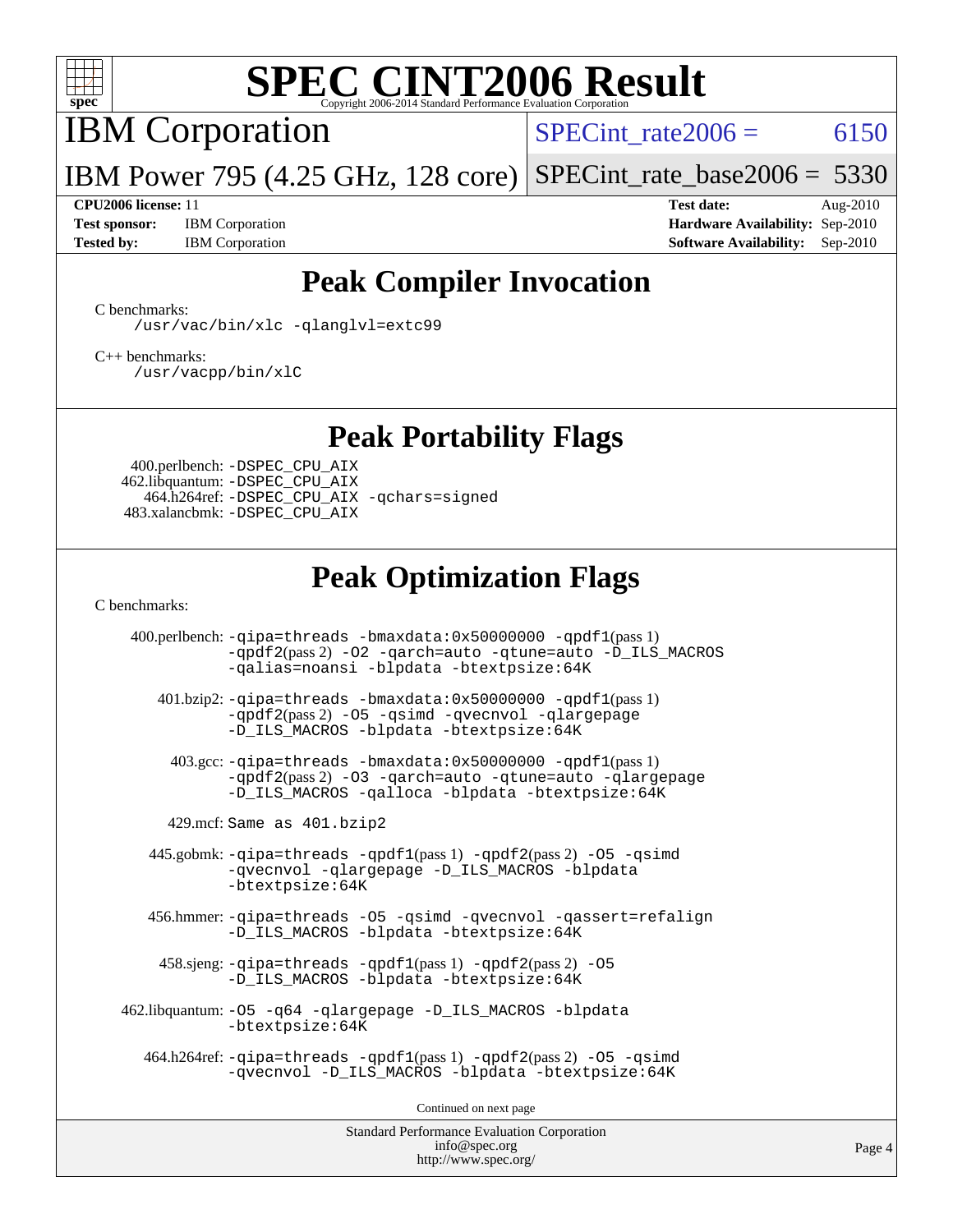

| <b>Standard Performance Evaluation Corporation</b> |
|----------------------------------------------------|
| info@spec.org                                      |
| http://www.spec.org/                               |